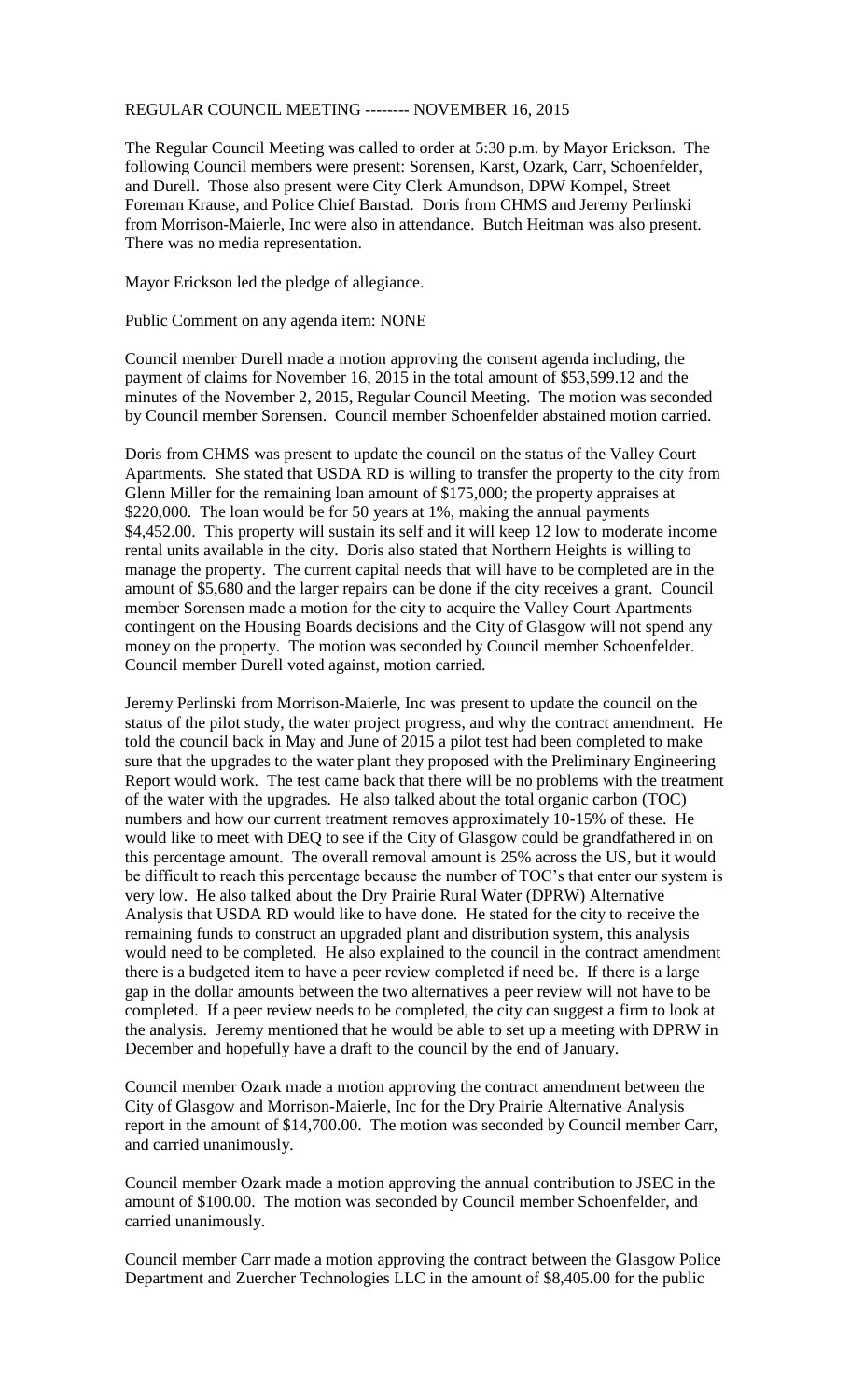safety software, contingent on final approval by the City Attorney. The motion was seconded by Council member Schoenfelder, and carried unanimously.

Mayor Erickson introduced and offered for adoption **Resolution No. 1999** – A Resolution Appointing an Officer of the Glasgow Fire Department Following Completion of Probation – Brian Austin. Council member Sorensen moved for the adoption of **Resolution No. 1999**. The motion was seconded by Council member Karst; whereby **Resolution No. 1999** was unanimously adopted.

Mayor Erickson introduced and offered for adoption **Resolution No. 2000** – A Resolution Re-appointing Sharon Dewitt to the Board of Trustees of the Glasgow Tourism Business Improvement District No. 0001. Council member Carr moved for the adoption of **Resolution No. 2000**. The motion was seconded by Council member Schoenfelder; whereby **Resolution No. 2000** was unanimously adopted.

Mayor Erickson introduced and offered for adoption **Resolution No. 2001** – A Resolution Calling for Bids for the Sale of Glasgow Police Department 2003 Ford Crown Victoria. Council member Sorensen moved for the adoption of **Resolution No. 2001**. The motion was seconded by Council member Schoenfelder; whereby **Resolution No. 2001** was unanimously adopted.

Mayor Erickson stated that the discussion and decision on Farm Equipment Sales abandonment of public right of way alley will be deferred until the December 7, 2015, regular council meeting.

Council member Ozark made a motion designating City Clerk-Treasurer Amundson as the Environmental Certifying Official for the CDBG non-competitive grant to produce an environmental review record. The motion was seconded by Council member Schoenfelder, and carried unanimously.

Old Business:

-Levee Safety Committee Report – Mayor Erickson stated that the public input meeting and the Silver Jackets training went well. DPW Kompel mentioned that the tour of the Levee with the Corps went well. Currently, there is no meeting set.

- Update on GNDC noncompetitive grant – A conference call with CDBG will be held after Thanksgiving and there should be an update at the December 7, 2015, regular council meeting.

-Renovations on the T-33 Airplane – Still on hold

Committee Reports: Personnel – The background check policy is on the City Attorney's desk waiting review. As soon as he okay's it, it will be an agenda for final approval. Water – The committee met earlier today, and the same information that was presented by Jeremy Perlinski at tonight's meeting was discussed. Cemetery – Council member Karst is still waiting on information from the Mortuary. Grant – Kathy is doing a good job keeping the council updated. Police Chief Barstad said that there will be a grant adjustment on the Victim Witness Grant to spend the remaining money from the 14-15 fiscal year grant. Ordinance – Council member Karst said that he has talked with a few council members and is working on gathering information before a meeting is set.

## Department Head Reports:

Mayor Erickson stated the mandatory training will be held on December 15 from 9:00 am to 5:00 pm at the Cottonwood Inn. Dan Clark from the Local Government Center will facilitate this training.

DPW Kompel informed the council that he is currently working on a street/alley inventory for the city's capital improvements plan. He has reviewed the scope of work for the contract with Interstate Engineering on the analysis of the levee. He has now given it to the City Attorney for his review.

Street Foreman Krause stated the trucks are ready to go for winter if we receive snow and the playground equipment at Candy Cane Park is together. The department will do earthwork as weather allows.